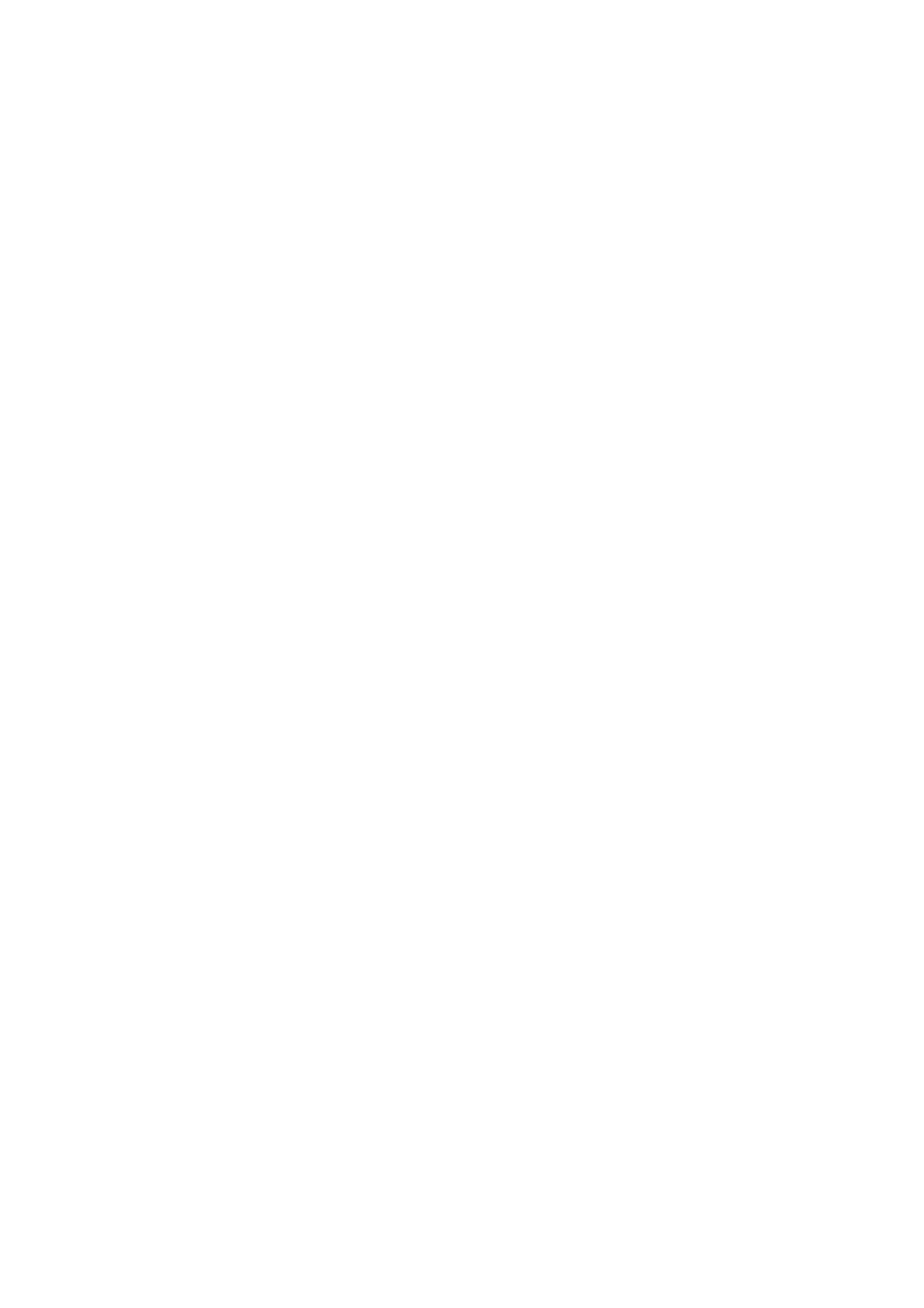purchase the precise base and colour cosmetics that suit your pores and skin. Just remember to buy the products from secured and registered vendors and also find out the fee particulars to secure guard your money. You shouldn't provide your credit card particulars if you are unsure who the web retailer is and the place the cash is going. Because of the lack of time, they don't prefer reading the small print. Before making [|La Colline Cellular Cleansing](https://myswisscosmetics.com/shop/la-colline-cellular-cleansing-exfoliating-gel-125-ml/|) [& Exfoliating Gel 125 ml](https://myswisscosmetics.com/shop/la-colline-cellular-cleansing-exfoliating-gel-125-ml/|) make certain the website is secure before supplying your banking particulars. Before buying cosmetics online make an intensive analysis to be able to seize the discount coupons and particular offers offered by some web sites that saves your cash. Moreover, an online shop can also ship your bought product to your required location, therefore you experience enjoyable and really straightforward, cash saving and fascinating affairs. Today, many ladies and males dedicate appreciable amounts of time and money to choosing and making use of the best combination of cosmetic products, and thus drive a huge-and nonetheless rising-cosmetics industry Beauty Cosmetics Products. Trying to find the right product is mostly a challenging activity as we need to maneuver to completely different stores to search out the most effective low cost presents traditionally.

You will see that that when you start to shop or your merchandise there are various several types of merchandise in the marketplace-there are additionally many various places to shop for these merchandise, with the Internet being an excellent supply. In turn, cosmetics companies, in bids to outdo their opponents, are increasingly utilizing the outcomes of primary analysis within the biological and chemical sciences to create more subtle merchandise that promise little less than everlasting beauty. These substandard